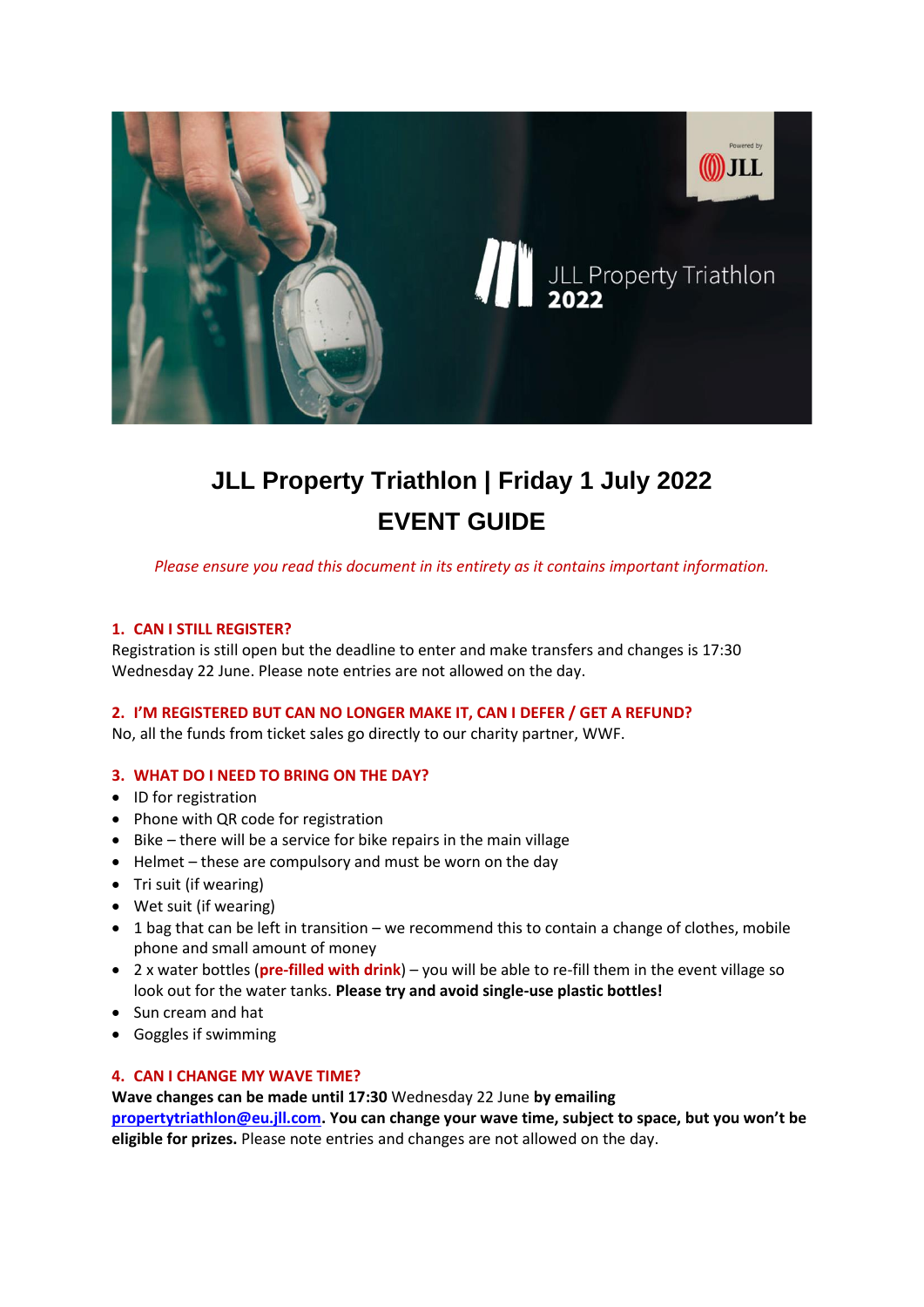# **5. CAN WE HIRE A CORPORATE TENT?**

Unfortunately, all tents have now been allocated.

# **WHERE CAN I HIRE EQUIPMENT FROM?**

#### *Wet suits*

**Wet suit hire is available** and can be hired by clicking on the link **[here](https://www.propertytriathlon.com/event-information/)**. There area variety of hire length options available, ranging from 1 week to season hire.

#### Are wetsuits compulsory?

Wet suits are optional if the water temperature is between 14-25C. If the water temperature is below 14C, wet suits are compulsory, if they are above 25C they are banned.

We will notify you on the morning of the event if any of this needs to be enforced. Please come prepared for both eventualities if this is looking uncertain.

#### *Bike hire*

- **Bike hire is available until Friday 10 June at 9.00 am from British Bike Hire** go to link **[here](https://netcreaterdb-co-uk.stackstaging.com/Client/bbh/event-bike-hire/jll-property-triathlon/)**.
- They can be collected on the day from the British Bike Hire tent next to the registration tent.

#### **6. WHEN I ARRIVE AT DORNEY LAKE, WHERE DO I GO TO REGISTER?**

- Please arrive 1 hour and a half before the start of your race. We will be notifying you of your exact arrival time closer to the event.
- Registration for the triathlon, duathlon and relays is in the registration tent at the end of the mound. This is the first tent you come across when you walk from the car park and is approximately a 5-minute walk from the start line.
- Registration for the Property Swim is at the far end of the lake.
- At both registration points you will pick up your registration pack containing:
	- a) your race number (2 numbers if you are in the relay)
	- b) 2 x race stickers (1 for your helmet and 1 for your bike)
	- c) swim cap**\***, and
	- d) timing chip **if you are in the individual triathlon, relay (swimmer only) or swim only event\*\***
	- *\* You must wear the swim cap provided as the colour denotes your start wave.*

*\*\* Your timing chip should be on your left ankle for the whole of the race unless you are in the duathlon in which case your chip is already applied to your bib. Relay runners will be passing the chip from person to person at the changeovers.*

#### **7. TRANSITION RACKING TIMES**

- You will be allowed into transition 1 hour before the start of your race. We will notify you of your exact transition time, closer to the event.
- Please ensure that all your belongings are removed from your racking space immediately after your race. This is to ensure they can be re-used for future waves.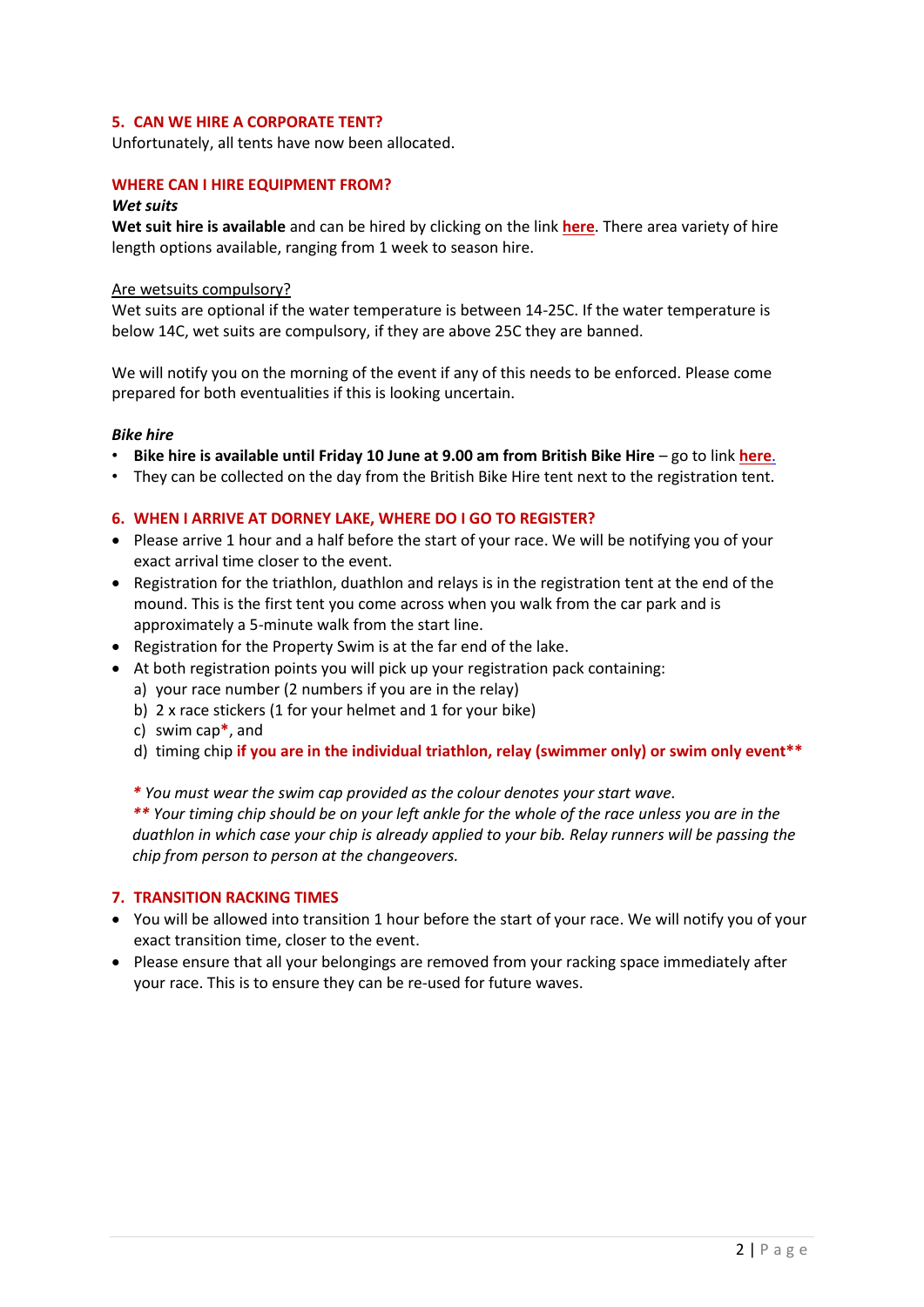#### **8. WAVE TIMES**

The wave times below are provisional and subject to change.

Please be at the start 10 minutes before your race time where there will also be a short briefing.

| <b>Wave</b>    | <b>Time</b> | <b>Race Category</b>                |
|----------------|-------------|-------------------------------------|
| $\mathbf{1}$   | 08.00 am    | Duathlon                            |
| $\overline{2}$ | 08.00 am    | Swim (surnames A-K)                 |
| $\overline{3}$ | 08.05 am    | Swim (surnames L-Z)                 |
| $\overline{4}$ | 09.00 am    | Men 55+                             |
| 5              | 09.20 am    | Female U35                          |
| 6              | 09.40 am    | Female 35 plus & Female Relay Teams |
| $\overline{7}$ | 10.00 am    | Men 50-54                           |
| 8              | 10.20 am    | Men 45-49                           |
| 9              | 10.45 am    | Men 42-44                           |
| 10             | 11.10 am    | Male Relay Teams; Team names A-G    |
| 11             | 11.35 am    | Men 40-41                           |
| 12             | 12.00 pm    | <b>Fancy Dress Wave</b>             |
| 13             | 12.25 pm    | Mixed Relay Team; Team names A-J    |
| 14             | 12.50 pm    | Men 38-39                           |
| 15             | 13.15 pm    | Mixed Relay Team; Team names K-Z    |
| 16             | 13.40 pm    | Men 35-37                           |
| 17             | 14.05 pm    | Male Relay Teams; Team names H-Z    |
| 18             | 14.30 pm    | Men 32-34                           |
| 19             | 14.55 pm    | Men 30-31                           |
| 20             | 15.20 pm    | Men 28-29                           |
| 21             | 15.45 pm    | Men Under 28                        |

# **9. START LOCATIONS**

For **Property Swim participants** your start line is at the far end of the lake furthest from the boat house.

For **Duathletes** your start is at the JLL Finish Gantry in the centre of the event village.

For **Triathletes** your start is located at the 'Swim-in' section, on the far side of Transition.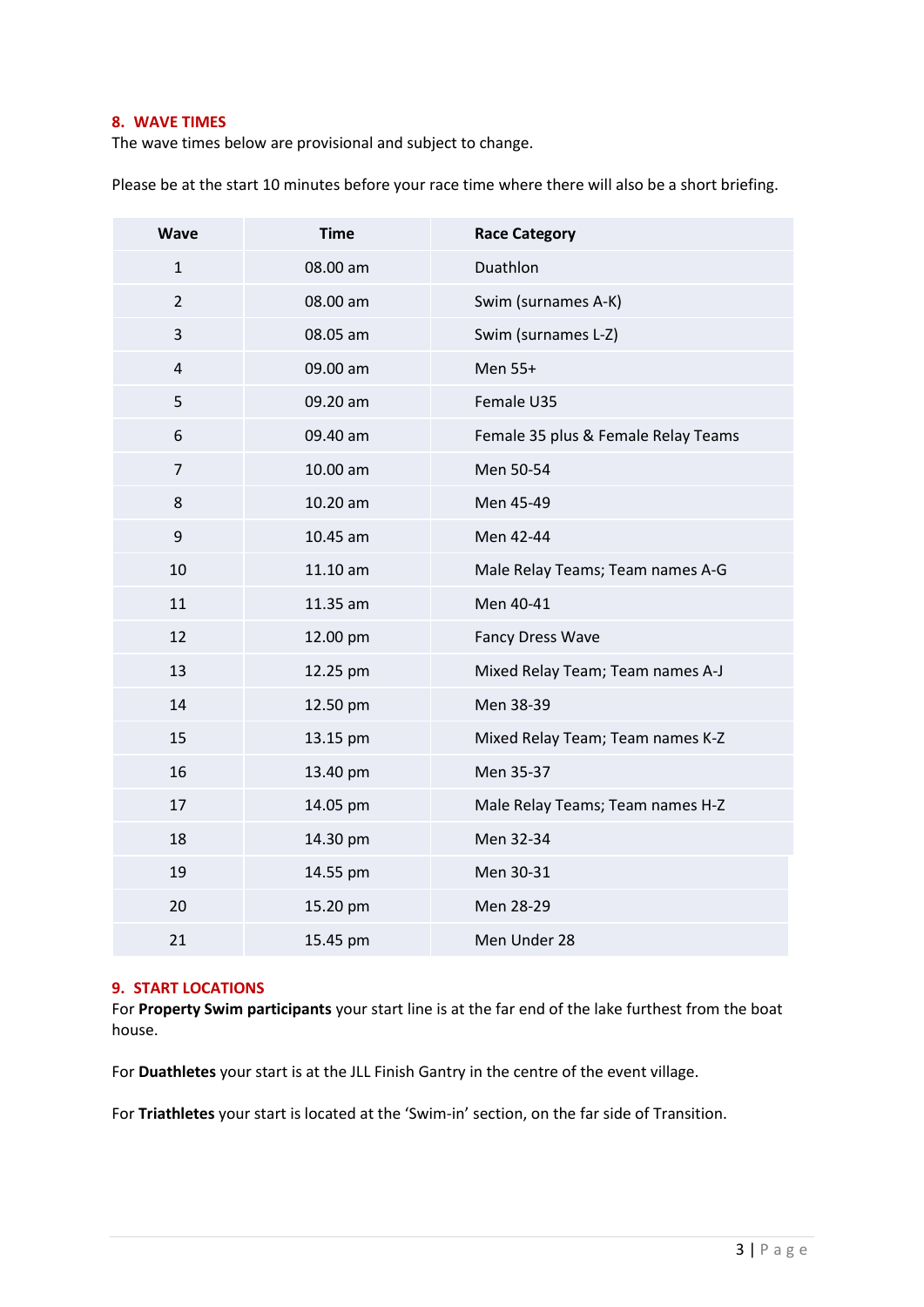### **10.PUBLIC WCS AND CHANGING ROOM FACILITIES**

Male and female WCs are located next to the registration tent, on the mound and near the transition area.

Changing rooms and showering facilities are available in the boathouse for those participants wishing to use these.

For those taking part in the Property Swim, changing facilities are also available at the top end of the lake near the swim registration.

#### **11.REFRESHMENTS**

#### Breakfast

Vouchers can be redeemed at Eton Eatery Burger Shack/Breakfast concession on the lawn by the Boat House from 7.30 to 11.00 am and includes a roll and a hot drink.

#### Lunch

The breakfast concession will turn into a BBQ (The Burger Shack) and The Spice Shack along with an outside bar which will begin serving from 11.00 am until 5.30 pm

Other catering facilities are available and spread across the tented village. These include, Mr Brightside coffee van, Tony's ice cream van, The Vegan, Eat Lah (Malaysian street food) and Ehla (Eastern Mediterranean food). Any items purchased from these concessions will have to be bought at own cost. **Vouchers can only be redeemed at the Eton Eatery Breakfast/BBQ Burger Shack/Spice Shack concessions by the Boat House.**

The venue does not allow personal barbecues.

**Please ensure you dispose of all your rubbish in the bins provided across the event site.**

#### **12.WASTE DISPOSAL AND RECYCLING**

There will be waste, recycling and compost bins throughout the site. **Please ensure you use these appropriately in an effort to reduce waste!**

## **13.BAG DROP**

Due to the number of people taking part there is no bag drop facility.

Baggage drop will only be available for those doing the Property Swim at 8.00 am. If you dropped a bag off at this bag drop you will be able to collect it from upstairs in the boat house after finishing your swim.

We strongly recommend that those not taking part in the Property Swim leave bags with your relatives / friends or in your car. We advise however that you have on your person clothing for after the race, a mobile phone and a little money.

#### **14.HOW DO I FIND OUT MY TIME / RESULTS?**

The mobile phone number you entered when signing up to the event will get a text message with your finish time after you cross the finish line and results are available live from [www.propertytriathlon.com/uksouth-dorney/results.](http://www.propertytriathlon.com/uksouth-dorney/results) You can also view them in the event app.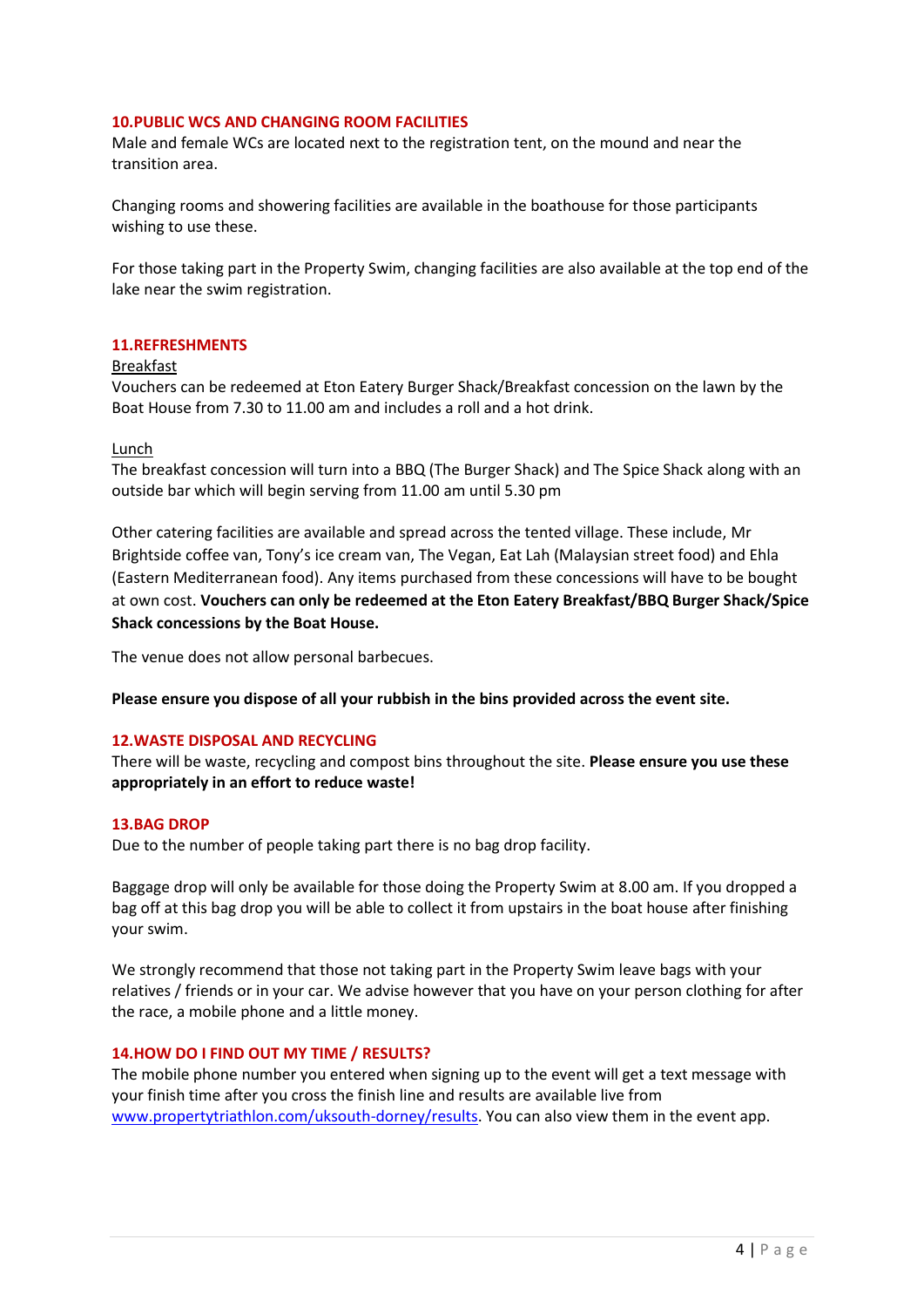### **15.WHERE IS PRIZE GIVING?**

The prize giving ceremonies take place from the large podium in the event village. There are several prize giving ceremonies throughout the day once certain races and age categories have been completed.

Listen out for announcements about these during the event; full details are available on the app and displayed on the information boards next to the podium, the helpdesk and by the registration tent.

#### **16.IS THERE AN OFFICIAL PHOTOGRAPHER?**

Our photography partner AWOL will be there during the day taking snaps of all the participants. You are able to pre-order your photo bundle for £15 before the event or £30 after the event **[here.](https://live.awol.io/event/12844/home)**

# **17.HOW DO I GET TO DORNEY LAKE?**

*By Road*

- Exit at Junction 7 follow slip road to roundabout
- Turn left onto A4 towards Maidenhead
- After traffic lights turn left at roundabout onto B3026, signposted for Dorney and Eton
- On sharp left-hand bend, turn right, signposted Dorney Reach
- After 400m enter Dorney Lake, Eton College Rowing Centre through large white double gates

Follow the perimeter road to left of lake and follow sign posts to the car park *By Train*

- Main stations for Dorney Lake are Slough and Windsor & Eton Riverside.
- It is also near Burnham, Taplow and Maidenhead stations.

#### *Car Parking*

- Car parking will be clearly signposted.
- The swim car park is next to the swim registration at the far end of the lake closest to the entrance to Dorney
- The main car park is half way down the side of the lake in a large grass area

# **18.I'M DOING THE PROPERTY SWIM: DO I HAVE TO GO BACK TO THE START TO PICK UP MY THINGS?**

No, we will transport your kit from the start to the finish for you and your kit can be picked up from the boathouse.

#### **19.CAN I BRING MY OWN TENT OR GAZEBO?**

Unfortunately, due to limited space we do not allow tents or gazebos to be brought onto the site.

#### **20.CAN I BRING MY DOG?**

Yes, it is a dog friendly venue, but please be reminded that it must be on a lead and that you are responsible for it at all times.

#### **21.WHERE DO I STAND IF I'M DOING THE BIKE OR RUN LEG OF THE RELAY?**

Stand by where the bike is racked. You are not allowed to start your leg until the previous team member has reached your racking spot.

# **Please note you will be need to pass on your chip to the next team member before they start their leg.**